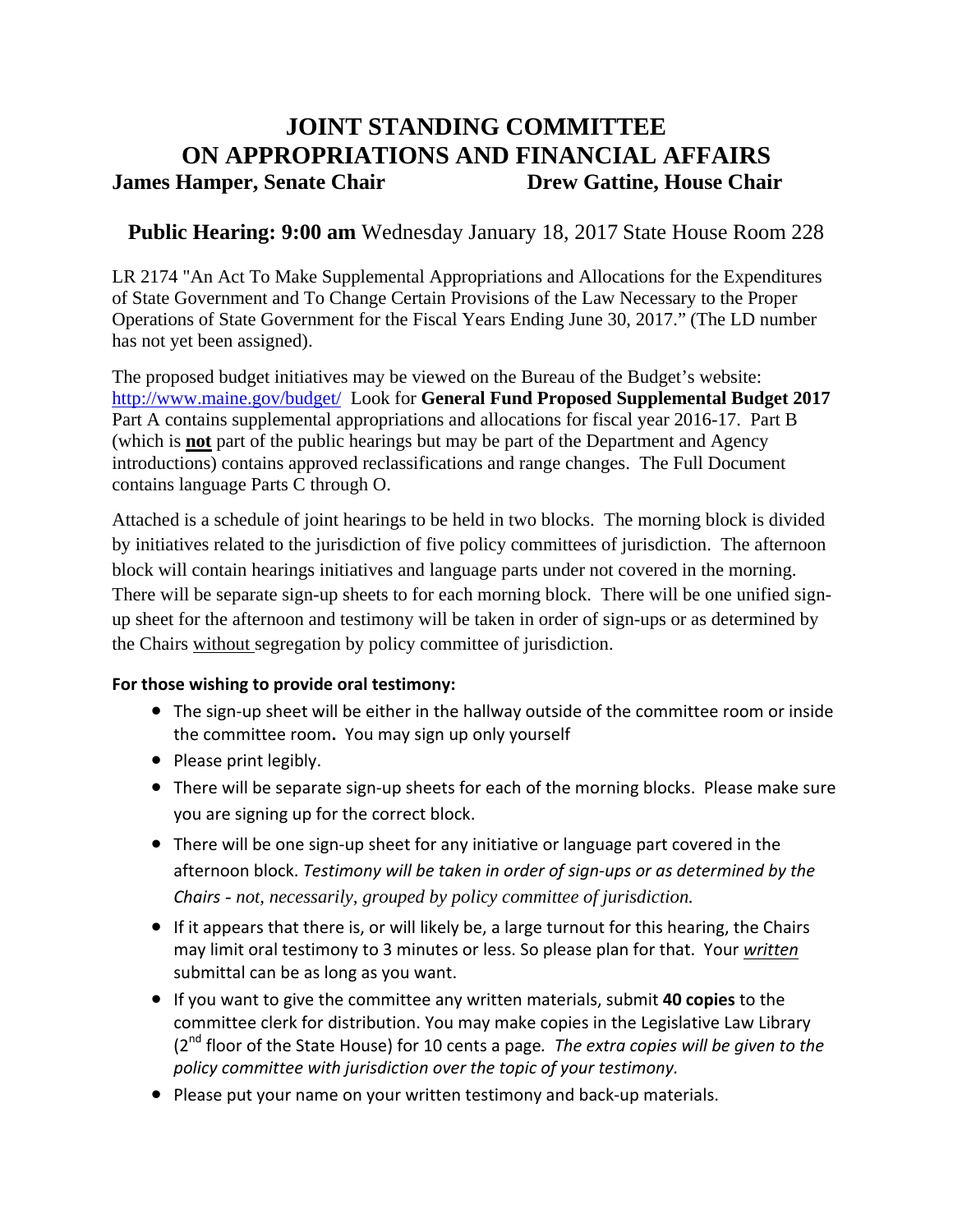## **JOINT STANDING COMMITTEE ON APPROPRIATIONS AND FINANCIAL AFFAIRS DETAILED HEARING SCHEDULE Wednesday January 18, 2017 LR 2174 (LD Not Yet Assigned) Fiscal Year 2017 Supplemental Budget**

#### **Morning Blocks: Separate Sign-up Sheets (Start Times are Approximate)**

#### **9:00 AM (Under the Jurisdiction of the Joint Standing Committee on Judiciary):**

#### **Attorney General, Department of**

#### Chief Medical Examiner - Office of

*Language (Part "F" - allows fees collected in the Office of Chief Medical Examiner to carry into the next fiscal year.)*

#### **Human Rights Commission, Maine**

· Human Rights Commission – Regulation

#### **Judicial Department**

· Courts – Supreme, Superior, District and Administrative

Language (Part "K" – authorizes the Judicial Department to transfer General Fund Personal Services balances to All Other in *FY17 and to carry balances into the following fiscal year)*

#### **9:30 AM (Under the Jurisdiction of the Joint Standing Committee on Education and Cultural Affairs):**

#### **Education, Department of**

- Leadership Team
- Learning Systems Team
- School Finance and Operations

#### **Maine Community College System**

 *Language (Part "N" – eliminates the requirement that the System make contributions toward payment of the unfunded liability and administrative costs to the Maine State Retirement System, repeals the requirement that the Dept. of Administrative and Financial Services develop strategies to fund future salary increases due to collective bargaining and diverts funds going to, or transfers funds from the Salary plan to pay the unfunded liability for the current and following biennia. )*

#### **Retirement System, Maine Public**

Retirement System - Retirement Allowance Fund (related to provisions of Language Part "N")

#### **University of Maine, Board of Trustees of the**

Educational & General Activities - UMS

## **10:30 AM (Under the Jurisdiction of the Joint Standing Committee on Veterans and Legal Affairs):**

**Administrative and Financial Services, Department of**

 *Language (Part "O" – establishes a reserve fund for the Maine Military Authority Operation)*

#### **Defense, Veterans and Emergency Management, Department of**

- Administration Defense, Veterans and Emergency Management
- Military Training & Operations
- Veterans Services

 *Language (Part "G" – allows balances in the Fund for Women Veterans account in the Veterans Services program to be carried)*

#### **11:00 AM (Under the Jurisdiction of the Joint Standing Committee on Inland Fisheries and Wildlife):**

## **Inland Fisheries and Wildlife, Department of**

## Fisheries and Hatcheries Operations

 *Language (Part "H" allows unexpended balances from funds transferred to the Department to be carried forward into the next fiscal year.)*

 *Language (Part "I" transfers funds from the IFW General Fund carrying balance to the Fish and Hatcheries Operations program for the Casco fish hatchery.)*

 *Language (Part "J" - allows remaining balances at the end of the fiscal year in the Capital Expenditures line category to be used for the Casco fish hatchery)*

#### **11:30 AM (Under the Jurisdiction of the Joint Standing Committee on State and Local Government):**

#### **Administrative and Financial Services, Department of**

- · Administration Human Resources
- Public Improvements Planning/Construction Administration
- Risk Management Claims

#### **Secretary of State, Department of**

#### Administration – Archives

Bureau of Administrative Services and Corporations

 *Language (Part "L" - allows unexpended Personal Services and All Other balances in the Bureau of Administrative Services an Corporations to be carried to the All Other category in the next fiscal year for software upgrades)*

 *Language (Part "M" - allows unexpended All Other balances in the Bureau of Administrative Services and Corporations to be carried to the All Other category in the next fiscal year)*